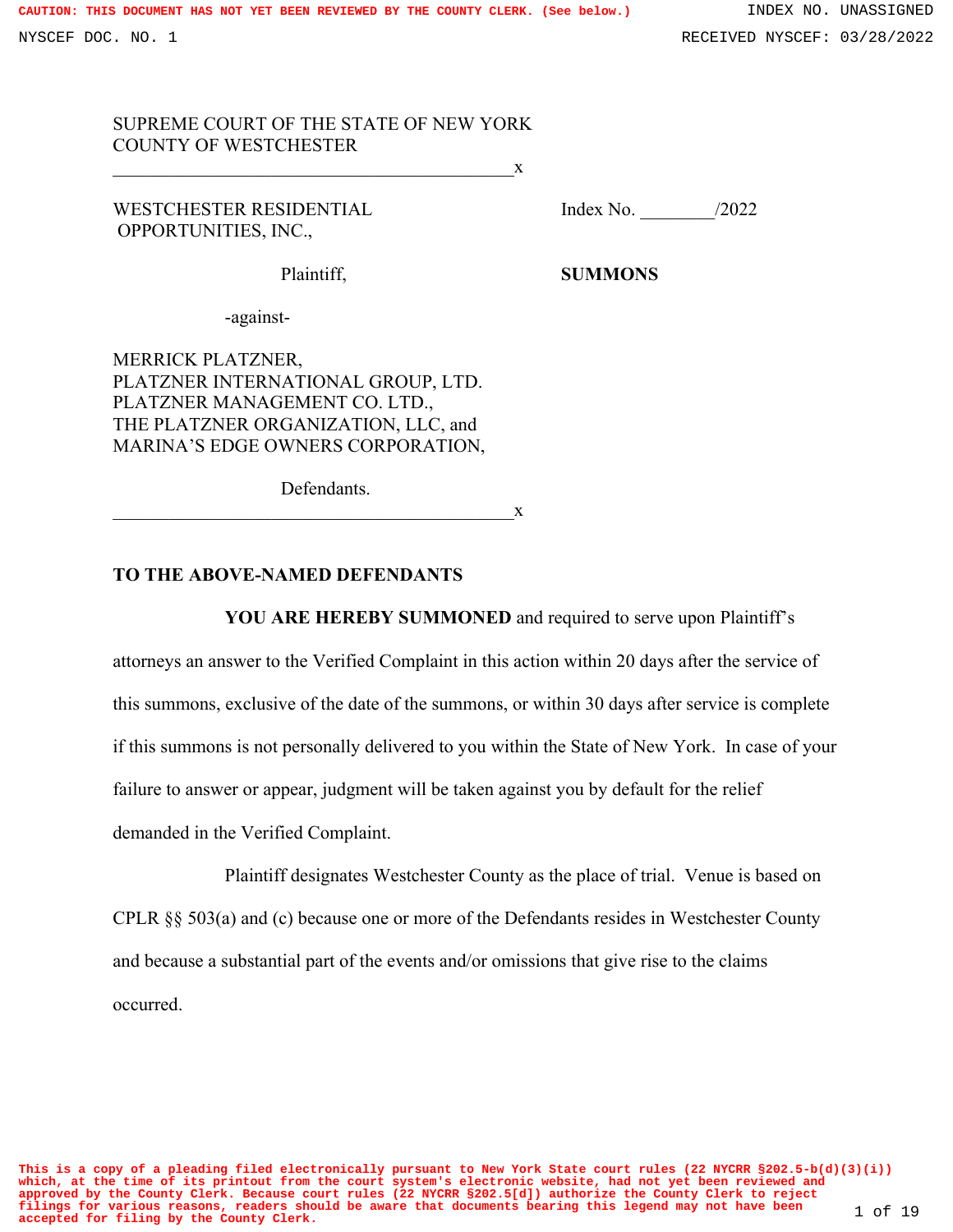DATED: New York, New York March 28, 2022

Respectfully submitted,

## CUTI HECKER WANG LLP

By: /s/ Mariann Meier Wang

Mariann Meier Wang Daniel Mullkoff 305 Broadway, Sixth Floor New York, New York 10007 (212) 620-2600 mwang@chwllp.com

*Attorneys for Plaintiff Westchester Residential Opportunities, Inc.*

**This is a copy of a pleading filed electronically pursuant to New York State court rules (22 NYCRR §202.5-b(d)(3)(i)) which, at the time of its printout from the court system's electronic website, had not yet been reviewed and** approved by the County Clerk. Because court rules (22 NYCRR §202.5[d]) authorize the County Clerk to reject<br>filings for various reasons, readers should be aware that documents bearing this legend may not have been 2 of 19<br>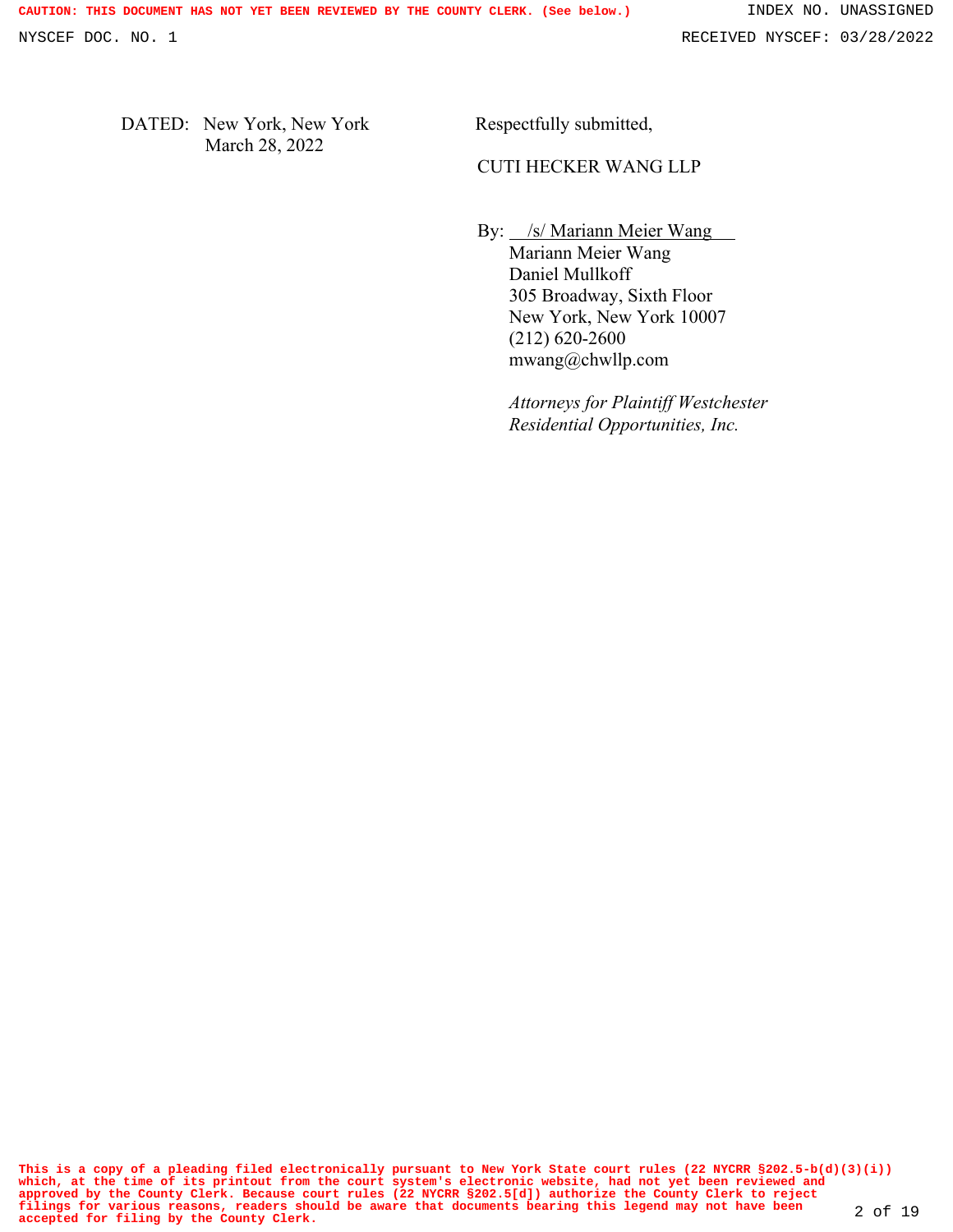# SUPREME COURT OF THE STATE OF NEW YORK COUNTY OF WESTCHESTER  $X$

WESTCHESTER RESIDENTIAL Index No. 2022 OPPORTUNITIES, INC.,

# Plaintiff, **VERIFIED COMPLAINT**

-against-

MERRICK PLATZNER, PLATZNER INTERNATIONAL GROUP, LTD. PLATZNER MANAGEMENT CO. LTD., THE PLATZNER ORGANIZATION, LLC, and MARINA'S EDGE OWNERS CORPORATION,

Defendants.

 $\overline{\phantom{a}}$  x

Plaintiff Westchester Residential Opportunities, Inc., by and through its attorneys, Cuti Hecker Wang LLP, for its Verified Complaint alleges as follows:

# **NATURE OF THE ACTION**

1. Both New York State Executive Law and Westchester County Fair Housing Law expressly forbid discriminating against prospective tenants because they receive government vouchers or other assistance in paying their rent. This prohibition against discrimination on the basis of lawful source of income exists at least in part because the refusal to rent to people who have vouchers is often a stand-in for bad actors to create obstacles for people of color in obtaining housing. Regardless of the motivation, this form of discrimination has a profound impact, preventing people who receive governmental assistance from finding and securing safe housing in places of opportunity, and undermining the policy and purpose of government housing assistance programs.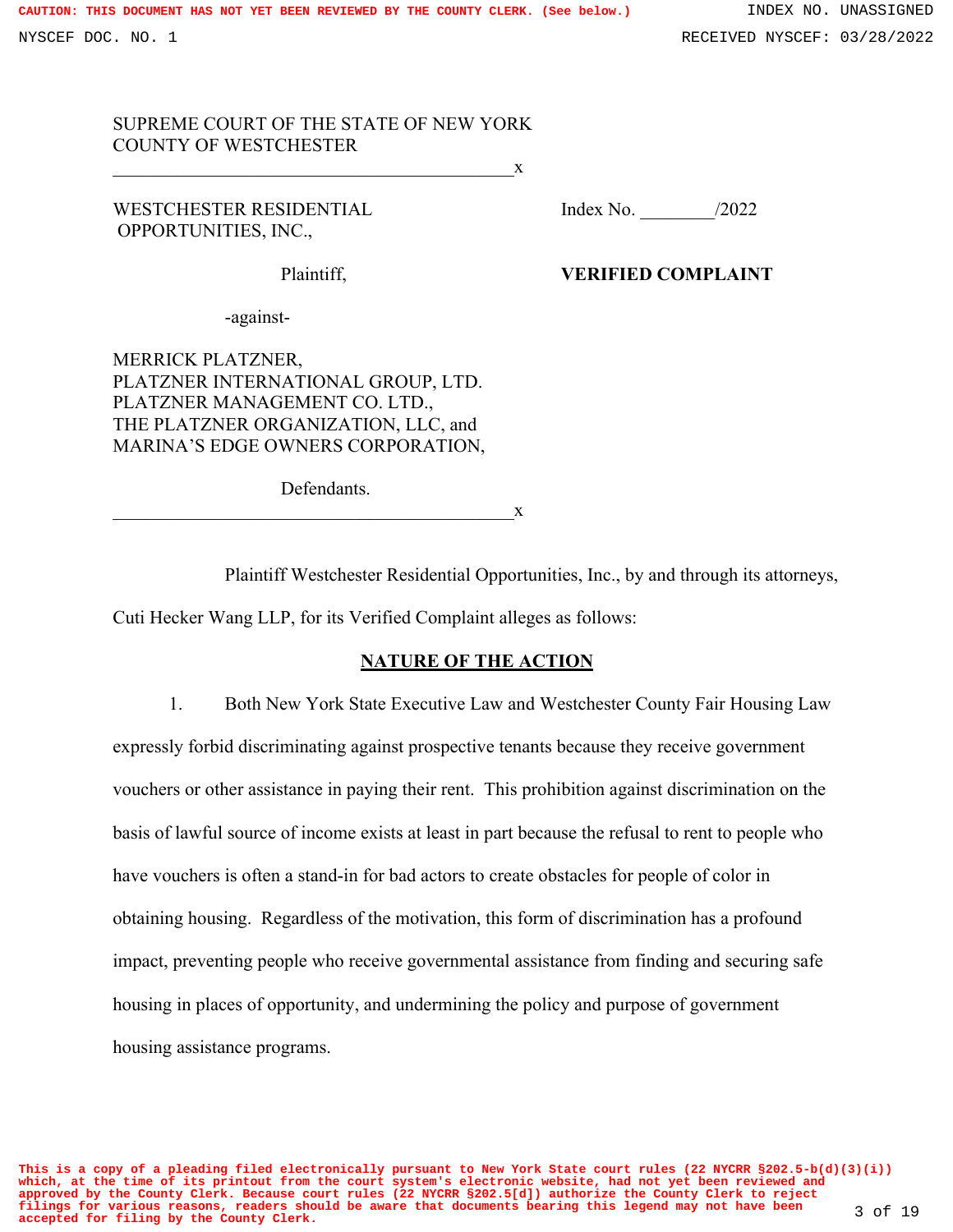2. This action seeks to enjoin and to obtain monetary damages for Defendants' policy and practice of engaging in flagrant source-of-income discrimination in violation of both state and county fair housing laws.

3. Defendants are a real estate brokerage and an individual real estate agent who is the Residential Division Manager of the brokerage, as well as the owners and/or managers of the subject housing accommodations. Defendants rent, broker, sell, and manage residential and commercial real estate in Westchester County and the surrounding areas. In direct contravention of both state and county law, Defendants have a policy and practice of denying housing opportunities to people because they receive government housing subsidy vouchers.

4. Plaintiff Westchester Residential Opportunities, Inc. ("WRO") is a non-profit organization whose mission is to promote equal, affordable, and accessible housing opportunities for all residents of the region. WRO provides counseling and other assistance to people seeking to rent or own homes in the area, assists with eviction and foreclosure prevention, and works to ensure fair housing and equal, non-discriminatory opportunities for housing through education, training, and testing.

5. In the spring and summer of 2021, WRO testers communicated with Defendants on a number of occasions concerning available apartments. The WRO investigation revealed definitively that Defendants have a policy and practice of refusing to show or rent available housing – representing that housing is unavailable when it is available, and otherwise withholding or denying available housing to individuals – because they receive Section 8 vouchers, a form of federal governmental rental assistance.

6. In advertisements for available apartments, Defendants expressly wrote that Section 8 vouchers would not be accepted. In phone conversations with individuals from WRO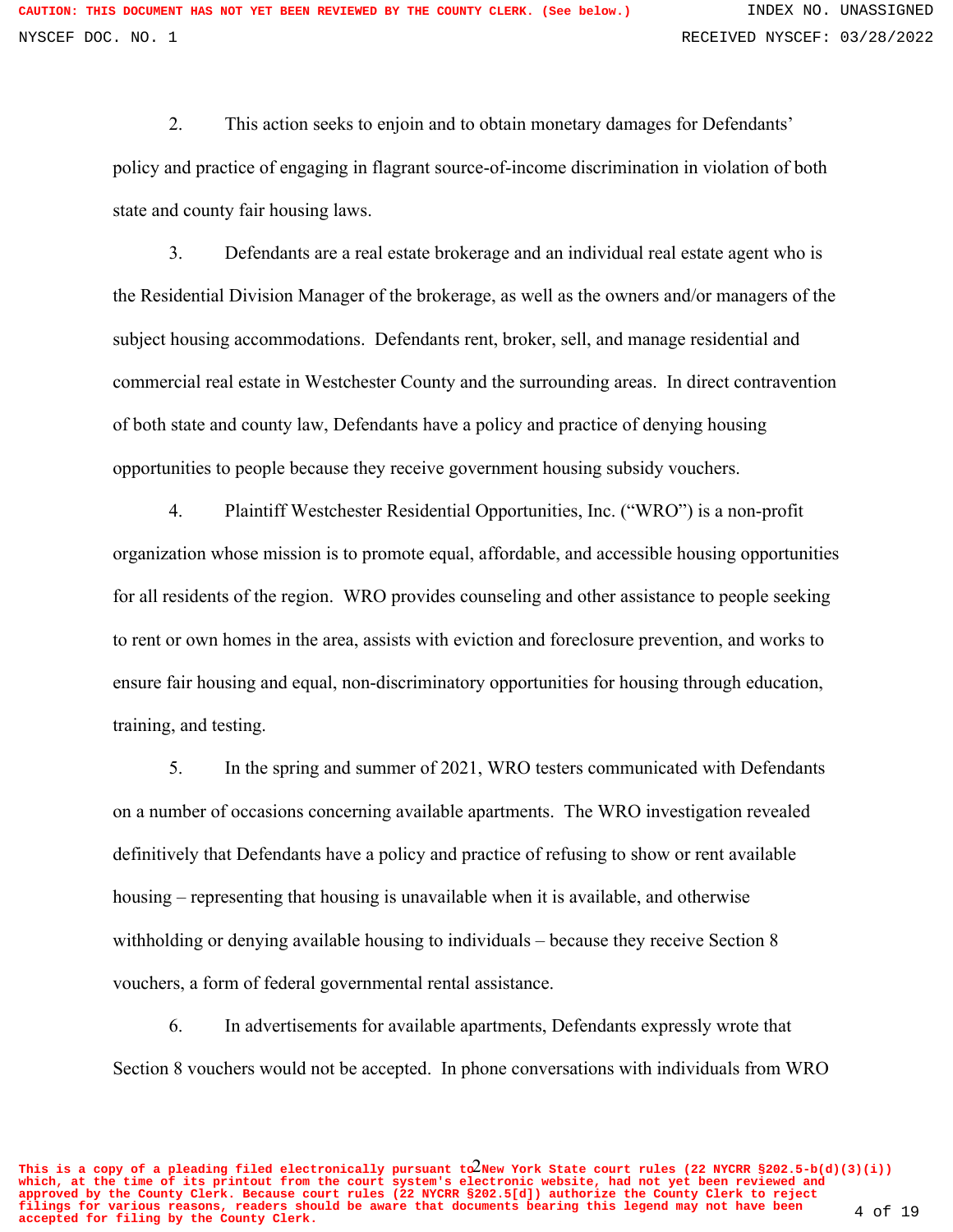who presented as people seeking rental housing, Defendants expressly stated that they would not accept Section 8 vouchers for available apartments. This overt refusal to accept Section 8 vouchers is in plain violation of both state and county law, and serves as a barrier to housing for people who have such source of income.

7. Defendants' unlawful refusal to treat individuals who receive government rent subsidies on equal footing with other prospective renters exacerbates the already profound inequities in housing that New York State and Westchester County fair housing laws were enacted in order to remedy.

8. This lawsuit seeks to put a stop to Defendants' discriminatory practices and ensure that all individuals have fair opportunities to seek available housing, regardless of their source of income.

#### **PARTIES**

9. Plaintiff Westchester Residential Opportunities, Inc. is a New York not-for-profit corporation that is headquartered in White Plains.

10. Defendant Merrick Platzner is a natural person who upon information and belief resides in New York. Defendant Platzner is a New York State licensed real estate broker. On information and belief, Defendant Platzner directs, manages, and owns the Platzner entity defendants also named herein.

11. Defendant Platzner International Group, Ltd. is a domestic corporation with its principal place of business at 309 North Avenue, New Rochelle, NY 10804. Upon information and belief, Platzner International Group, Ltd. and its principals are responsible for establishing, supervising, and enforcing the policies and practices through which prospective tenants are informed about and shown available apartments.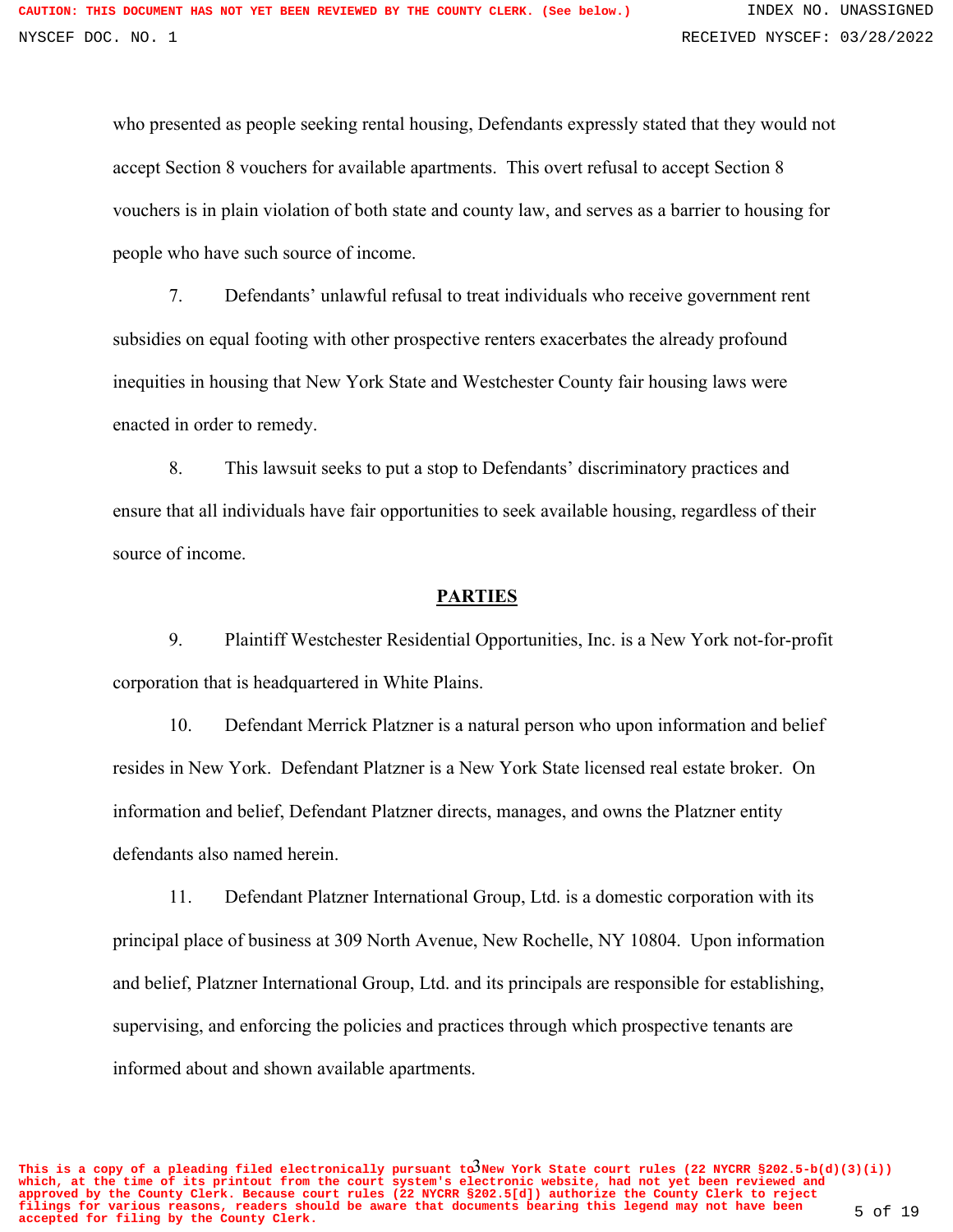12. Defendant Platzner Management Co. Ltd. on information and belief serves as a management and/or brokerage for multiple rental units that are owned by Defendant Platzner and/or others in Westchester County. Upon information and belief, Platzner Management Co. Ltd. and its principals are responsible for establishing, supervising, and enforcing the policies and practices through which prospective tenants are informed about and shown available apartments.

13. The Platzner Organization, LLC on information and belief owns and manages property and/or owns and manages other entities that manage or broker property in Westchester County. Upon information and belief, The Platzner Organization LLC and its principals are responsible for establishing, supervising, and enforcing the policies and practices through which prospective tenants are informed about and shown available apartments.

14. Defendant Platzner is the Residential Division Manager of Platzner International Group, Ltd. and, upon information and belief, is a Principal of Platzner International Group, Ltd., Platzner Management Co. Ltd. and The Platzner Organization LLC. Defendant Platzner was at all relevant times an employee and/or principal of Platzner International Group, Ltd., Platzner Management Co. Ltd., and The Platzner Organization LLC acting within the scope of his employment and on behalf of each of these entities.

15. Together, Defendants Platzner International Group, Ltd., Platzner Management Co. Ltd., and The Platzner Organization, LLC are referred to herein as the "Platzner Defendant Entities".

16. Defendant Marina's Edge Owners Corporation is a domestic corporation that owns the building located at 10 Davenport Road in New Rochelle.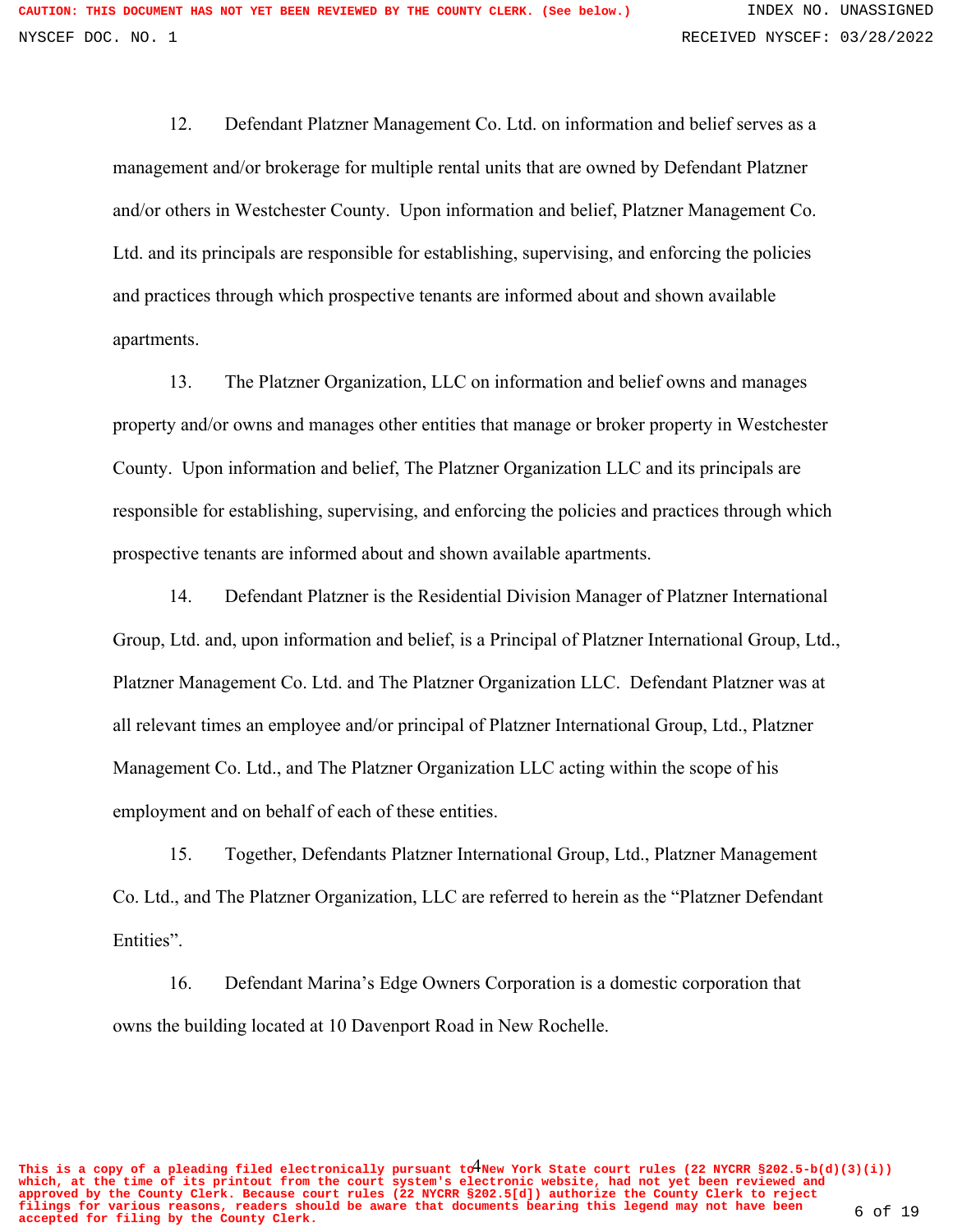## **JURISDICTION AND VENUE**

17. This Court has personal jurisdiction over Defendants pursuant to CPLR § 301 *et seq.* because Defendants are domiciled and/or regularly transact business in the State of New York, and because the wrongful conduct alleged in this Complaint took place in the State of New York.

18. Venue is proper in this County pursuant to CPLR § 503(a) and (c).

#### **JURY DEMAND**

19. Plaintiff hereby demands a trial by jury.

#### **FACTS**

#### *Section 8 Housing Assistance*

20. The Housing Choice Voucher Program, commonly known as "Section 8", is the federal government's major program for assisting very low-income families, the elderly, and the disabled to afford decent, safe, and sanitary housing in the private market. The Section 8 program was originally authorized by the U.S. Congress in 1974 and developed by the federal Department of Housing and Urban Development ("HUD") to provide rental subsidies to eligible individuals and families. *See* 42 U.S.C. § 1437f *et seq*.

21. These subsidies are managed by local city and county housing authorities, which provide the rental assistance to eligible individuals and families in the form of vouchers that are commonly referred to as either Housing Choice Vouchers or Section 8 vouchers. Section 8 vouchers are not linked to any particular housing complex or unit, but instead give recipients the freedom to rent any available housing so long as the rental price is not higher than the amount of the voucher plus the designated percentage of the recipient's income.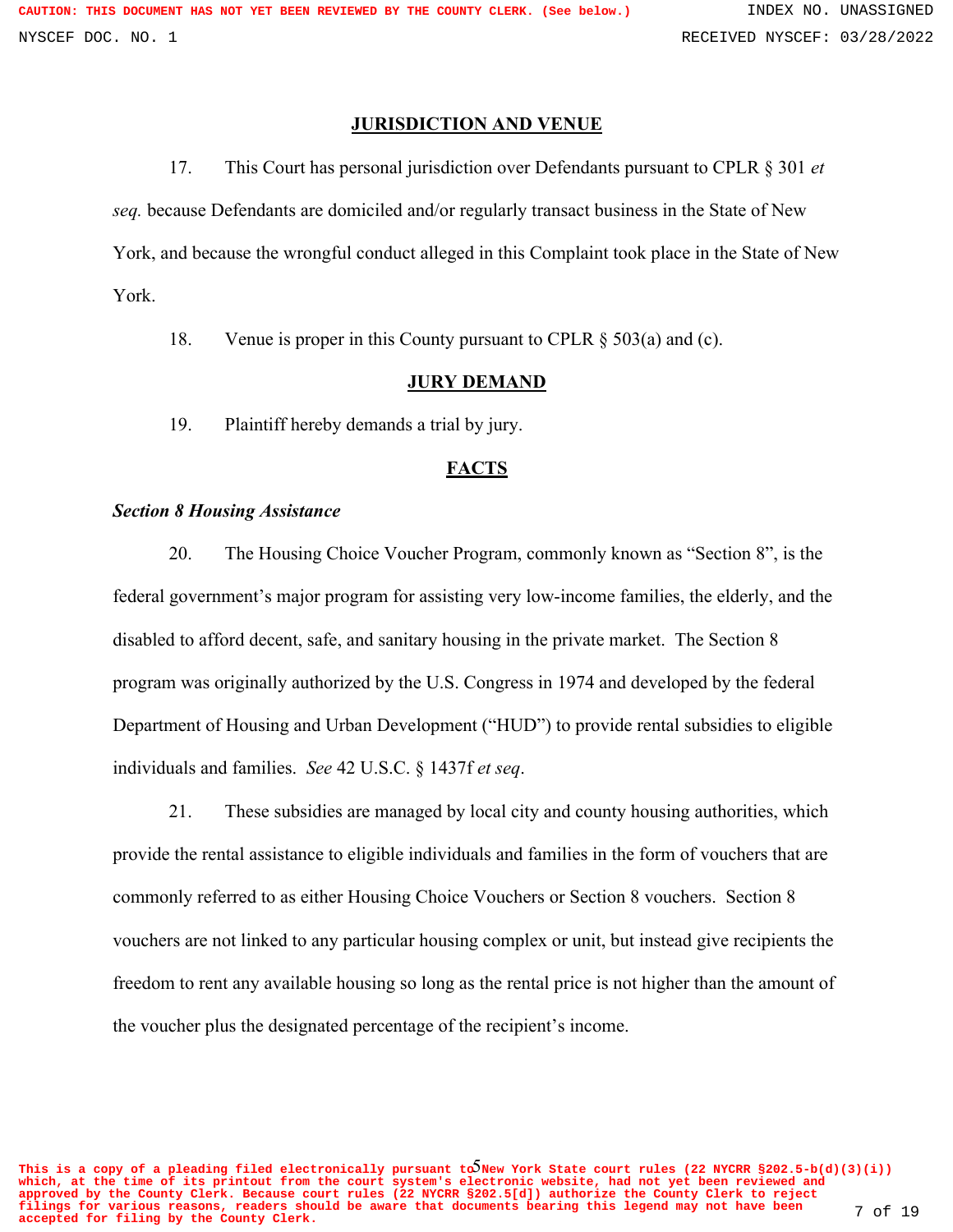22. In 2013, Westchester County enacted a prohibition on discrimination in housing on the basis of lawful source of income, including because a person receives Section 8 subsidies.

23. In 2019, New York State enacted a prohibition on discrimination in housing on the basis of lawful source of income, including because a person receives Section 8 subsidies.

24. Despite the state and local laws mandating that recipients of housing subsidies be given equal opportunity to rent housing, discrimination against Section 8 recipients remains rampant.

#### *Defendants' Advertisements and WRO's Tests Demonstrate a Pattern of Discrimination*

25. Plaintiff WRO is a not-for-profit organization whose mission is to promote equal, affordable, and accessible housing opportunities for all residents of the region. WRO provides counseling and other assistance to people seeking to rent or own homes in the area, assists with eviction and foreclosure prevention, and works to ensure fair housing through education, training, and testing. WRO's counseling and assistance work specifically includes helping lowincome tenants who are trying to find housing using vouchers and other housing benefits.

26. WRO works closely with municipalities in Westchester County in order to further housing opportunities and prevent discrimination. The City of New Rochelle publicly describes WRO as a "strong and capable partner" in working with the city to ensure fair housing and accessibility.

27. WRO has expended significant resources to investigate, test, and counteract Defendants' discriminatory behavior.

28. The Platzner Defendant Entities are all engaged in leasing and managing residential and commercial real estate and/or in owning properties and directing the leasing and management of such properties.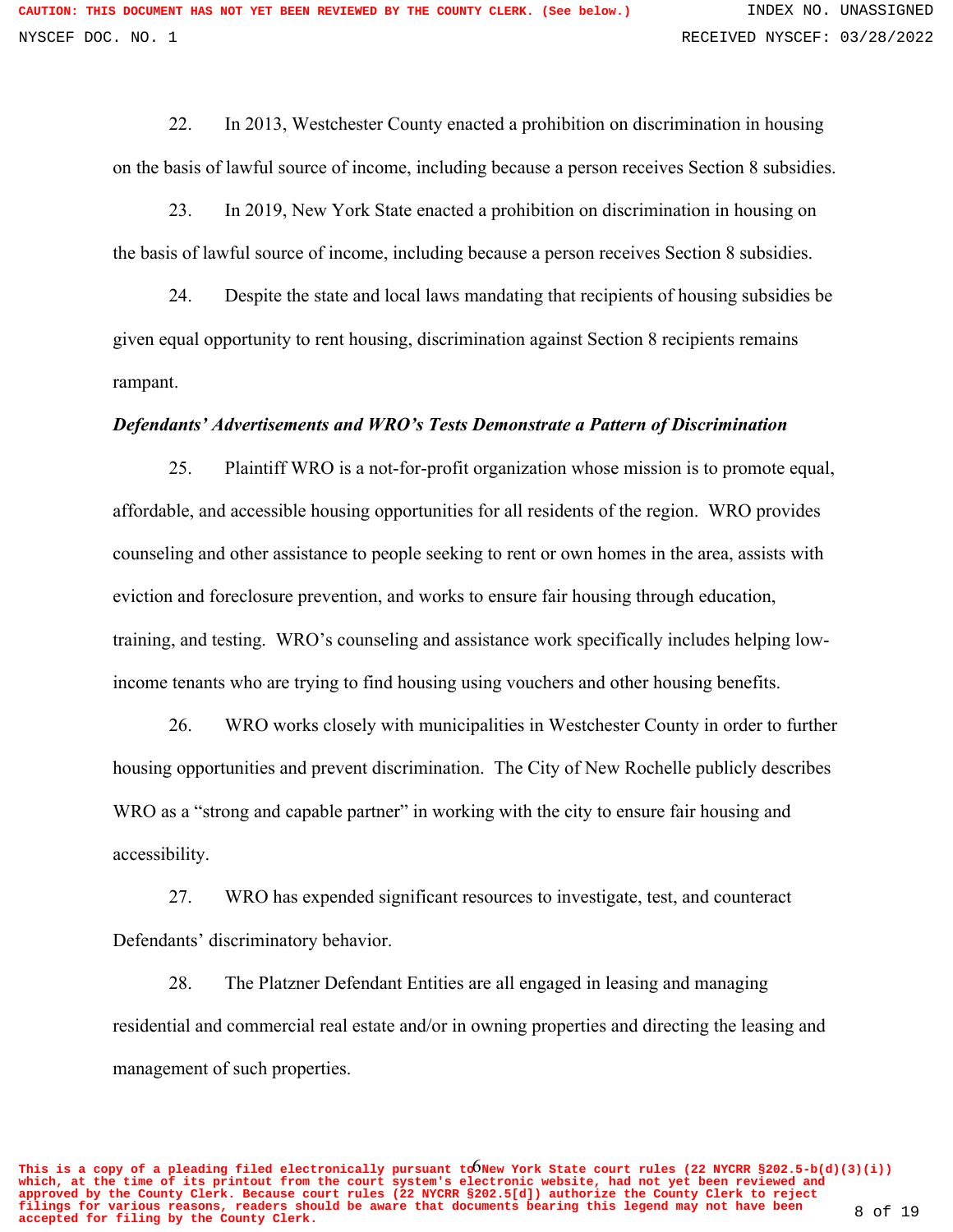29. Defendant Merrick Platzner is a New York State licensed real estate agent and the Residential Division Manager of Platzner International Group, Ltd. On information and belief, Platzner is a principal who directs, manages, and/or controls the policies and practices of all the Platzner Defendant Entities.

30. The Platzner Defendant Entities are responsible for leasing and/or managing housing units at a number of residential complexes in Westchester County, including 10 Davenport Avenue, 8 Eastchester Road, and 10 Eastchester Road in New Rochelle.

31. At all relevant times, Merrick Platzner was acting as an agent of, pursuant to delegated authority from, on behalf of, and in the scope of employment for, the Platzner Defendant Entities.

32. Upon information and belief, Defendant Marina's Edge Owners Corporation delegated authority to Merrick Platzner and/or the Platzner Defendant Entities for leasing, managing, and offering for rent residential units at 10 Davenport Avenue and other buildings.

33. At all times with respect to the building located at 10 Davenport Avenue, Merrick Platzner and the Platzner Defendant Entities were acting as agents of, on behalf of, and pursuant to delegated authority from Marina's Edge Owners Corporation.

## **May 2021 Test**

34. On or about May 11, 2021, WRO located an online advertisement for an available apartment located at 10 Davenport Avenue in New Rochelle. The advertisement expressly stated: "SORRY….NO SECT 8".

35. On May 11, 2021, a WRO Tester ("Tester 1903") called in response to that advertisement and spoke to Merrick Platzner. Tester 1903 asked Platzner about available apartments at 10 Davenport Avenue in New Rochelle.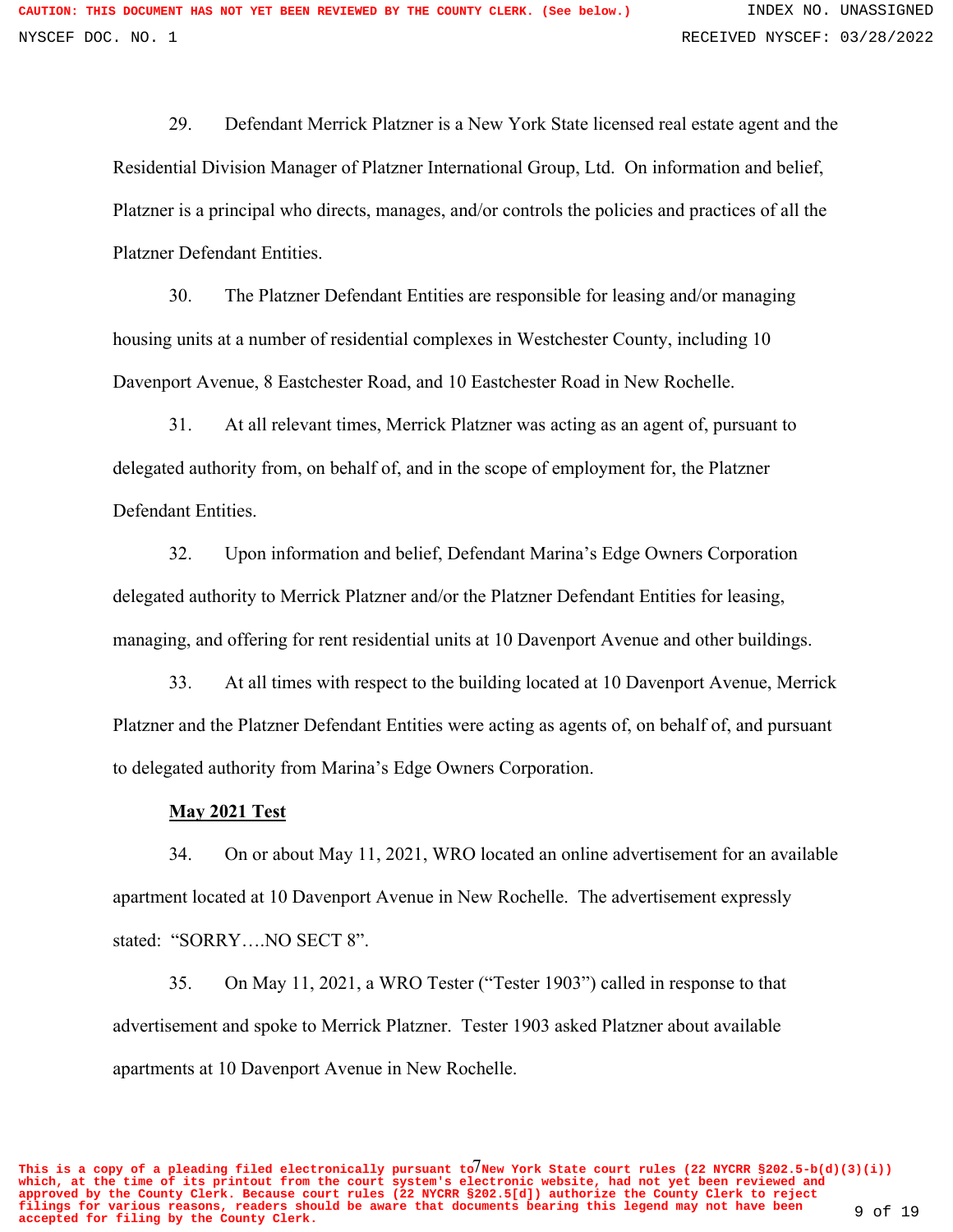36. Platzner asked the tester what her price range was, and Tester 1903 responded that she recently qualified for a Section 8 voucher that covers up to \$1,700.

37. Platzner responded, "And where are you getting your Section 8 from, dear?" Tester 1903 responded that she currently resides in Kingston, New York. Platzner responded, "So that means that you are going to transfer down here to Westchester County Section 8." Tester 1903 indicated that was correct.

38. Platzner responded, "Yeah. So here's the thing, I don't take Westchester County Section 8. I would take New Rochelle Section 8, so if you wanted to live in New Rochelle and transfer your Section 8 to New Rochelle, I could definitely help you." Platzner added, "But you must look into that first and make sure that you are ready to go, because once I show you something you're going to want to take it as soon as possible because there really isn't very much out there."

39. Before the call ended, Platzner told the tester, "Stay away from county Section 8".

#### **June/July 2021 Test**

40. On or about June 23, 2021, WRO located two online advertisements for available apartments, one located at 10 Eastchester Road and one at 8 Eastchester Road in New Rochelle. Both advertisements expressly stated: "Sorry, NO section8." On the line immediately below that, the advertisements directed prospective renters to contact "MR. MERRICK," and listed his phone number.

41. On July 20, 2021, a WRO tester ("Tester 1615") called Platzner and inquired about an available one-bedroom apartment.

42. Platzner indicated that he had an available apartment for \$1,750 per month. Tester 1615 said, "I can make that work."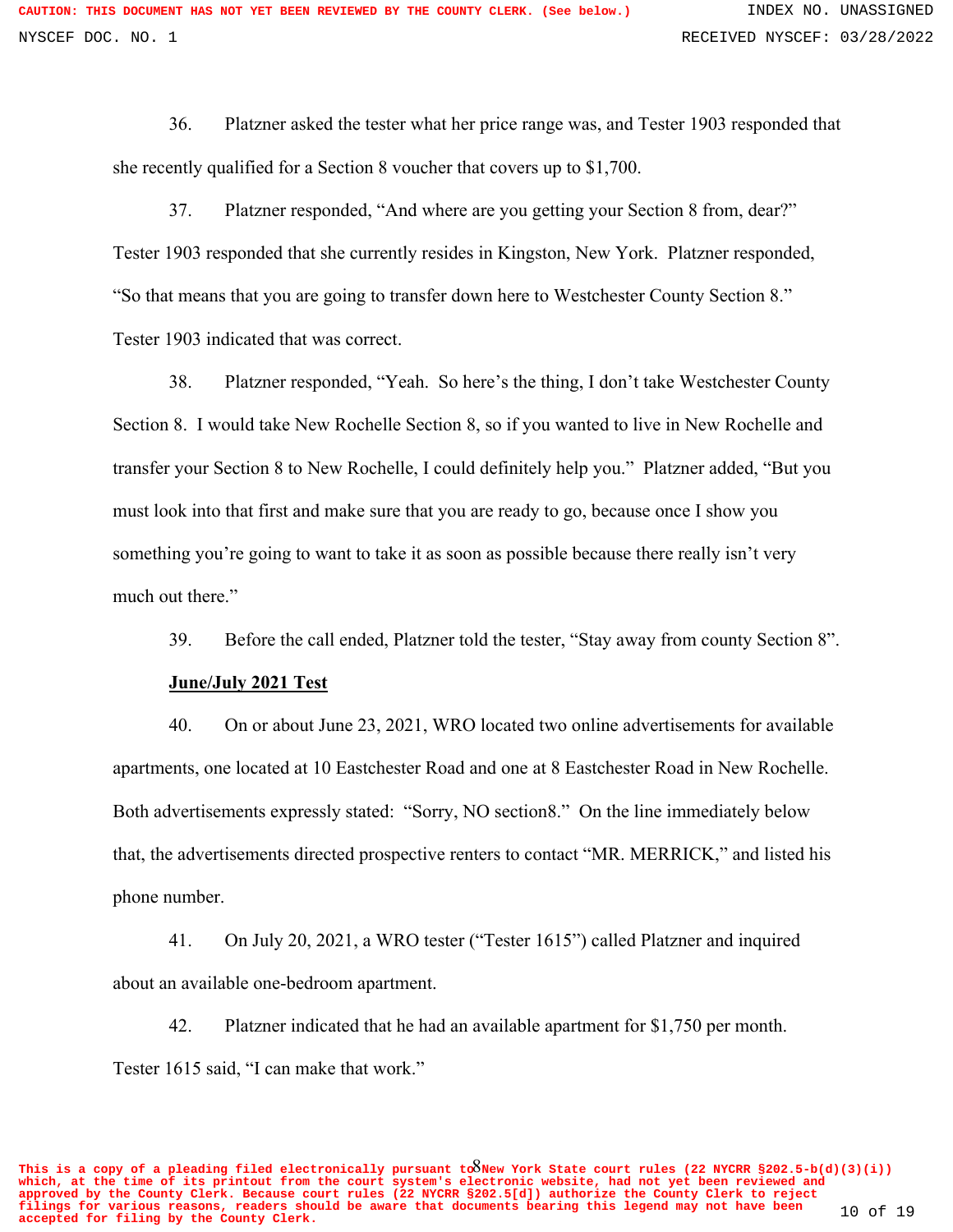43. Platzner confirmed that it was a one-bedroom apartment available for \$1,750. Tester 1615 and Platzner discussed additional details about the available apartment, and Platzner told Tester 1615 that the available apartment was located on Davenport Avenue.

44. Platzner explained that the \$1,750 rent did not include parking, which would be an additional \$90-\$125 per month, and asked if Tester 1615 could still make that work. Tester 1615 responded that she could.

45. Platzner asked Tester 1615 what she currently pays in rent, and she explained that she pays \$600 per month because she lives with roommates and rents only a room. Platzner commented, "That's a big increase," then asked Tester 1615 if she would consider a studio instead of a one-bedroom apartment. Tester 1615 said she would consider a studio, and that she was flexible.

46. Tester 1615 said she had seen a posting for an available apartment at 8 Eastchester Avenue, and asked whether that unit was available. Platzner responded affirmatively. Platzner gave Tester 1615 his website address, www.fullserviceny.com, and encouraged her to look at the available apartments online and call him the following week. (As of the date of this filing, that web address redirects to www.platznerrealty.com, which indicates it is the website of Platzner International Group and includes contact information for Merrick Platzner.)

47. Tester 1615 then asked if there was a specific income requirement for the available apartment on Eastchester Road. Platzner said he did not know the income requirement off the top of his head, and asked Tester 1615, "How much are you making?" Platzner responded, "Well I do have salary, and I have an income, but the reason I'm trying to stay around \$1,700 is because I have a Section 8 voucher for \$1,700, so that's why I would like to  $-$ "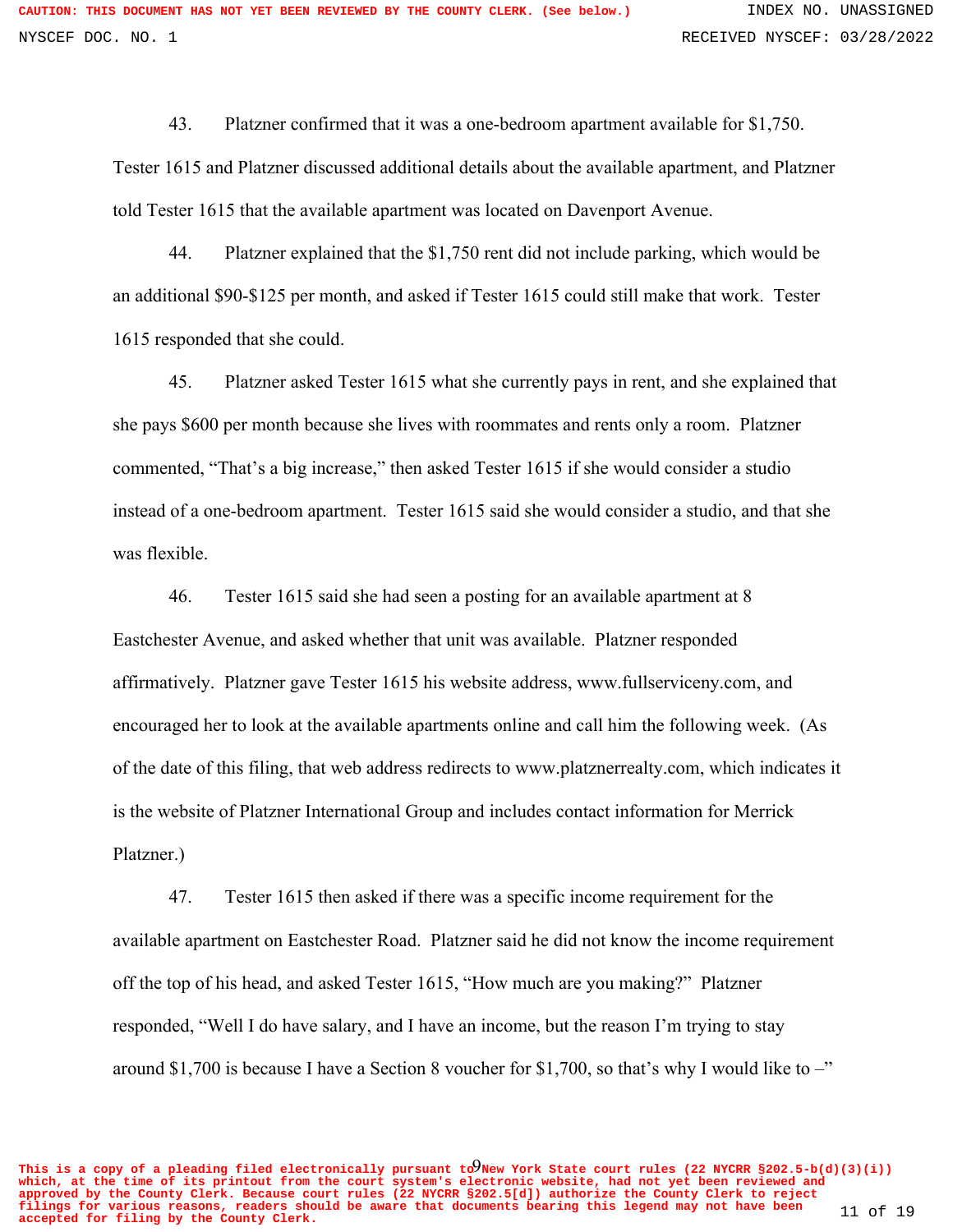Platzner quickly interrupted her to say, "You should have led with that." He added, "You should have just opened with that. Um, this building doesn't take Section 8."

48. Tester 1615 asked to clarify, "Oh, 8 Eastchester Road?" Platzner responded, "No, doesn't take Section 8."

49. Platzner then asked Tester 1615 which "Section 8 bureau" she received her Section 8 voucher from – "Is it New Rochelle? Is it White Plains?". Tester 1615 responded, "Oh, I thought you just took it with you. I'm in White Plains now." The tester explained that she currently lives in White Plains. Platzner responded, "If you get your Section 8 voucher from White Plains, which is also known as CVR, it's going to be much harder to find a place because no one wants to deal with CVR and all their requirements. No one." Platzner then told the tester that she would have a "better chance of getting a Section 8 voucher accepted" if her voucher was from New Rochelle's Section 8 office "because they don't have as many requirements, it's not as rigorous, and it's not as demanding . . . on the landlord . . . as CVR is."

50. Platzner then told Tester 1615, "When you call people, tell them right away, you have Section 8, because you'll be wasting a lot of your time, kind of like what you're doing now."

51. Tester 1615 told Platzner, "I appreciate the tip," and Platzner responded, "Yep, it's a good little advice, that's all. . . . Not every building accepts the vouchers. You have to ask up front, 'Do you take Section 8? A voucher?' Some people may not know what that is. . . . You explain it to them." Platzner then added that Tester 1615 should tell people she has a "working Section 8 voucher, which means I work, and I get supplemented."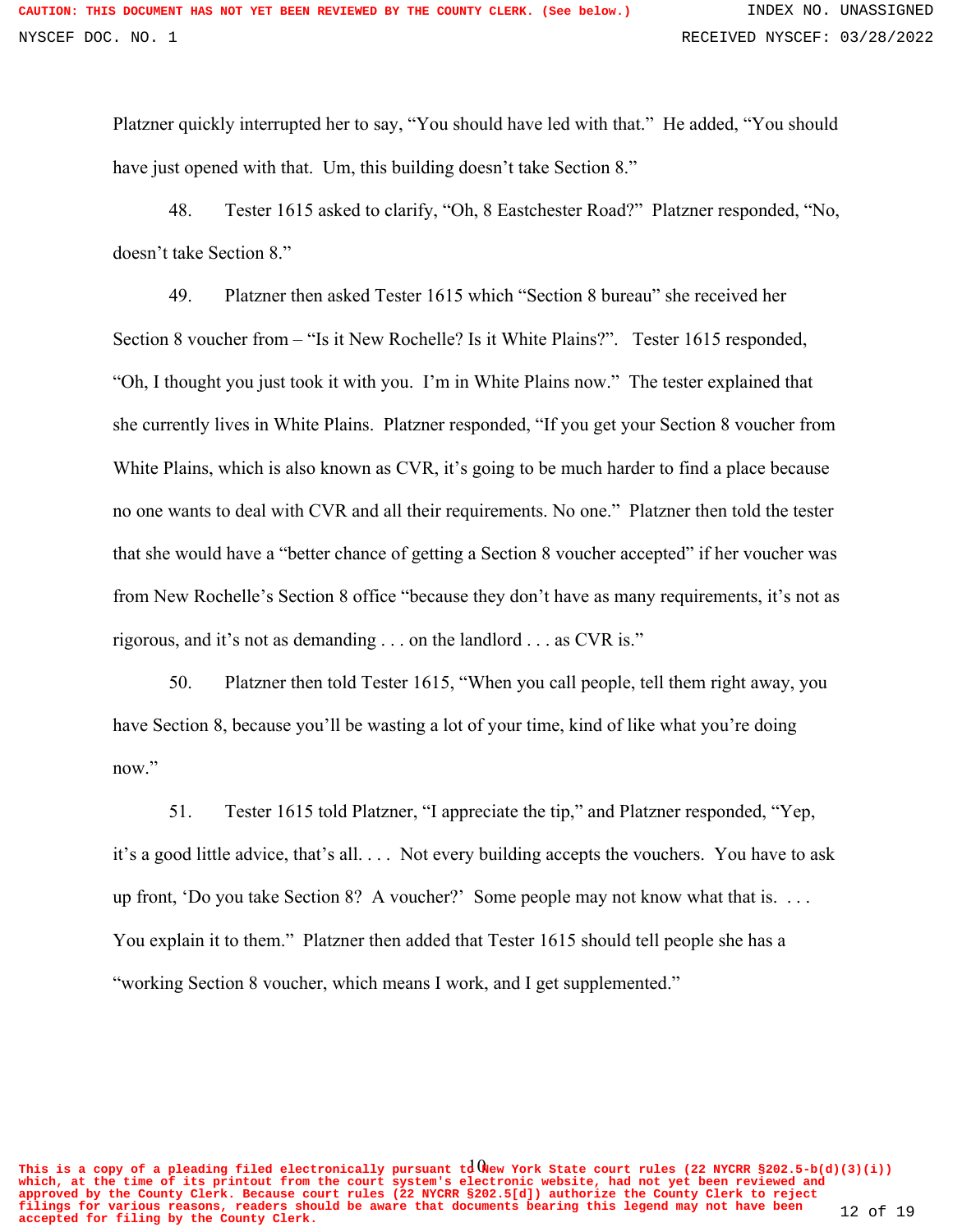52. Finally, the tester asked Platzner if he had any units that take Section 8. responded, "I do have buildings do that take Section 8, the only problem is that I don't have any apartments now."

53. Later that day, July 20, 2021, Tester 1615 called Platzner again and said they had spoken earlier in the day. Platzner responded, "Yeah, we did. Is this with regards to the Section 8?"

54. Tester 1615 said to Platzner, "I found another property that I was wondering if I could run by you." Platzner interrupted to say, "You found another property?" Tester 1615 began to tell Platzner, "Yeah it's 10 Davenport" – but before she even said which property she was referring to, Platzner again interrupted to say, "Even if you found another property I don't have anything that would, that's taking, I don't have any Section 8 units at the moment."

55. Tester 1615 explained, "The one building we spoke about before. I thought maybe if it was another building we might have better luck." Platzner responded, "Nothing at the moment."

56. Defendants' discriminatory behavior has harmed WRO in myriad ways, including by diverting its resources away from training and education, counseling and supporting individuals seeking help finding housing, and widening equal access to housing, and fundamentally by frustrating its mission to promote equal, affordable, and accessible housing opportunities for all residents of the region.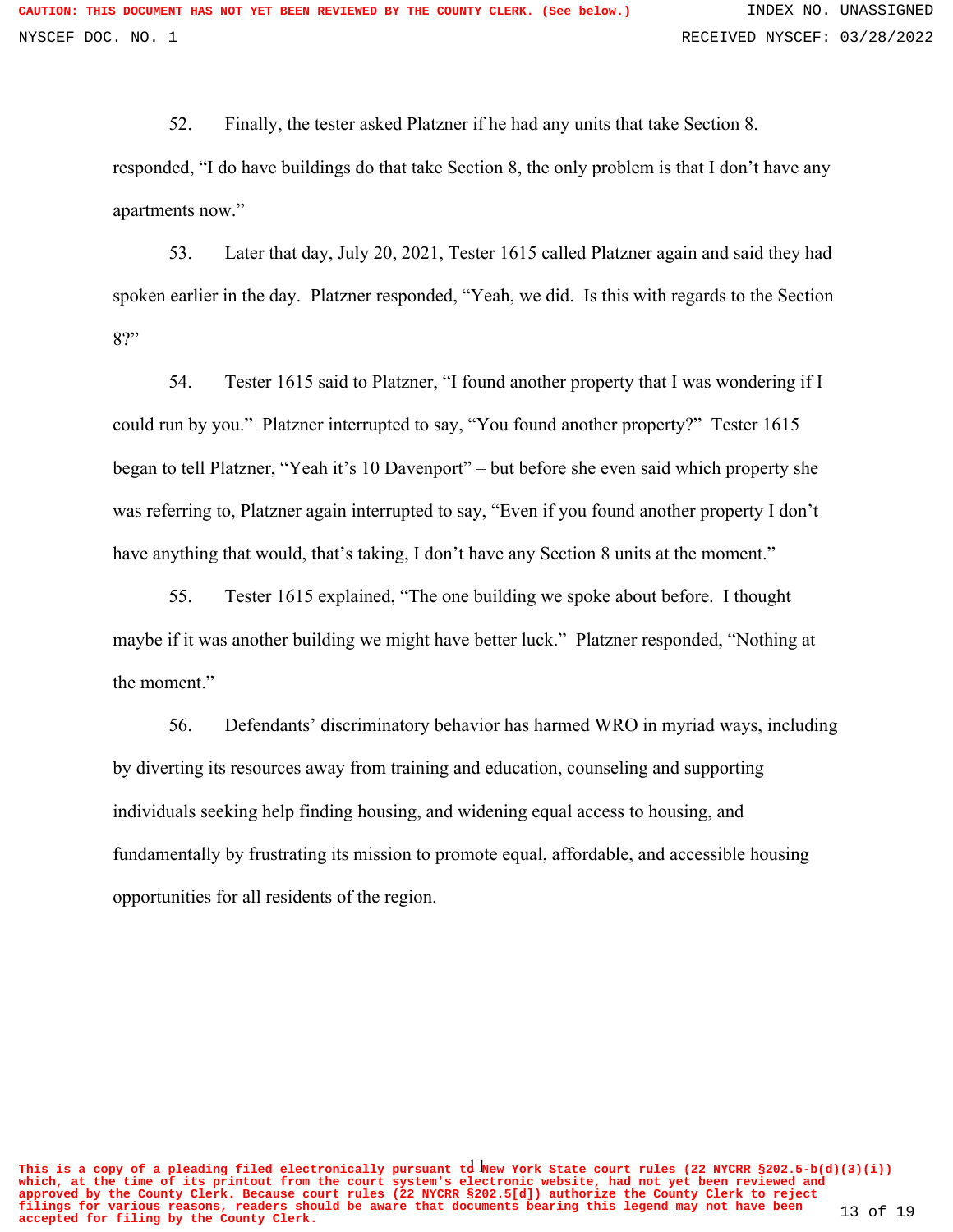# **FIRST CAUSE OF ACTION Violations of the New York State Executive Law (Source of Income Discrimination) (Against All Defendants)**

57. Each of the foregoing paragraphs is hereby repeated and incorporated by reference as if fully set forth herein.

58. New York Executive Law § 292(36) defines the term "lawful source of income" to include "any form of federal, state, or local public assistance or housing assistance including, but not limited to, section 8 vouchers, or any other form of housing assistance payment or credit whether or not such income or credit is paid or attributed directly to a landlord, and any other forms of lawful income."

59. Defendants' statements and conduct as described above, including both Defendants' advertisements and Defendants' oral statements, constitute unlawful discrimination on the basis of lawful source of income in violation of New York Executive Law § 296.

60. Defendants refused to rent or lease a housing accommodation, and/or otherwise denied or withheld a housing accommodation because of a person's lawful source of income.

61. Defendants represented that housing accommodations were not available for inspection, rental, or lease when in fact they were available, because of a person's lawful source of income.

62. Defendants discriminated in the terms, conditions, and/or privileges of a transaction involving housing because of a person's lawful source of income.

63. Defendants printed or circulated and/or caused to be printed or circulated statements, advertisements, and/or publications in connection with the prospective rental or lease of housing accommodations that expressed, directly or indirectly, limitations, specifications, and/or discrimination as to lawful source of income.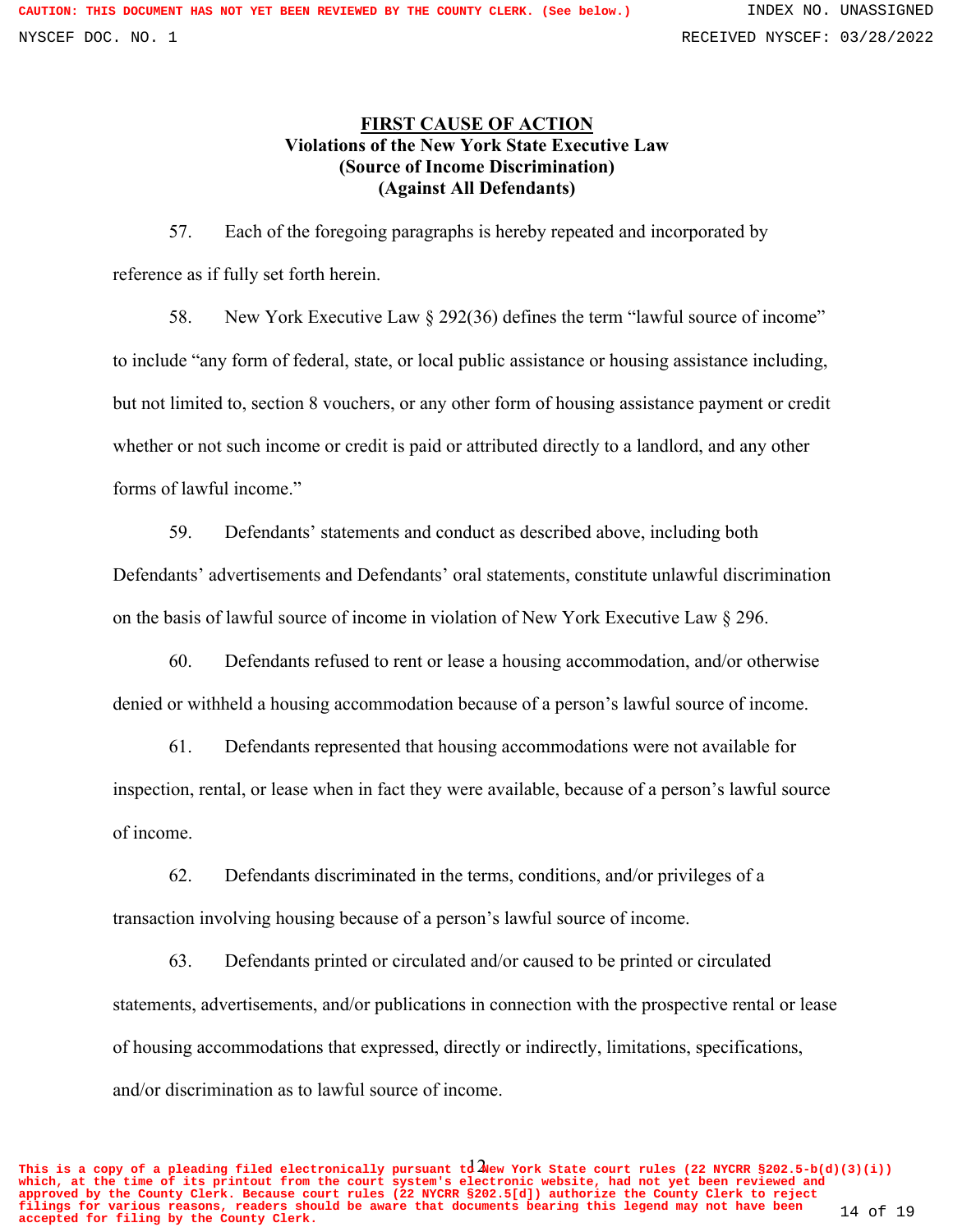64. Defendants refused to rent, lease, negotiate for, or enter into a transaction involving housing accommodations, and/or otherwise denied or withheld housing accommodations because of a person's source of income.

65. Defendants made, declared, printed, published, or circulated, and/or caused to be made, declared, printed, published, or circulated, notices, statements, and/or advertisements with respect to the transaction of housing accommodations which expressed and/or indicated, directly or indirectly, a preference, limitation, specification, or discrimination as to a person's actual or perceived source of income, and/or any intent to make any such preference, limitation, specification, or discrimination on the basis of source of income.

66. Defendants discriminated in the terms, conditions, and/or privileges of a transaction involving housing because of a person's actual or perceived source of income.

67. Defendants have a policy or practice of discriminating against prospective tenants because of their lawful source of income.

68. Defendants' conduct as set forth above constitutes aiding or abetting the doing of acts forbidden by the New York State Human Rights Law in violation of New York Executive Law  $\S 296(6)$ .

69. As a direct and proximate result of Defendants' unlawful conduct, Plaintiff has sustained damages alleged herein.

70. Accordingly, under New York Executive Law §§ 297(9) and (10) Plaintiff is entitled to actual damages, punitive damages, injunctive relief, and reasonable attorneys' fees and costs.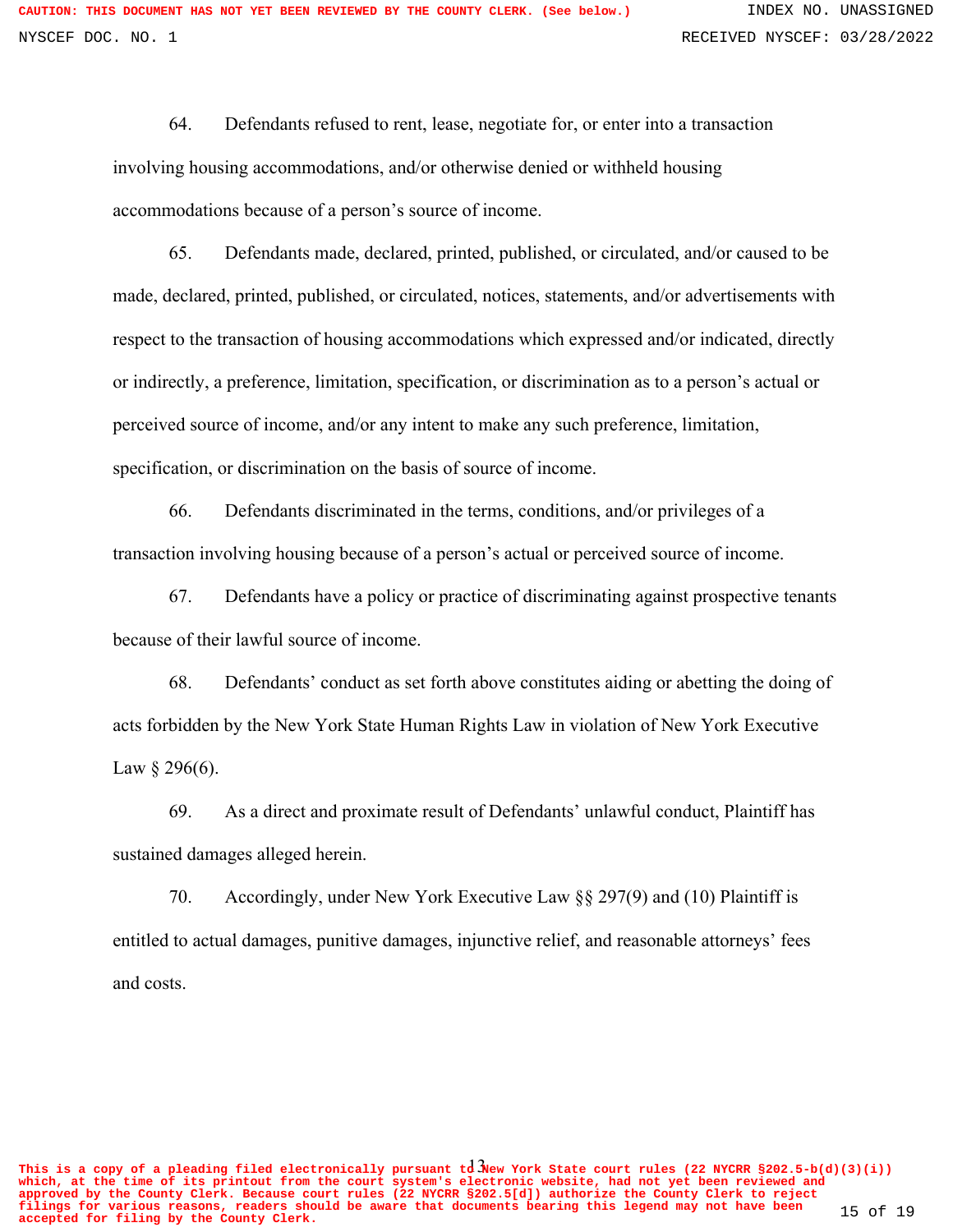# **SECOND CAUSE OF ACTION Violations of the Westchester County Fair Housing Law (Source of Income Discrimination) (Against Merrick Platzner and the Platzner Defendant Entities)**

71. Each of the foregoing paragraphs is hereby repeated and incorporated by reference as if fully set forth herein.

72. Westchester County Fair Housing Law ("WCFHL"), § 700.19 *et seq*., prohibits discrimination in housing on the basis of a person's source of income.

73. Section 8 vouchers are included in the WCFHL's definition of "source of income": "lawful, verifiable income derived from social security, or any form of federal, state or local public assistance or housing assistance, grant or loan program, including the federal housing subsidy known as 'Section 8', any disability payment, and assistance, grant or loan program from a private housing assistance organization."

74. Defendants' statements and conduct as described above, including both Defendants' advertisements and Defendants' oral statements, constitute unlawful discrimination on the basis of source of income in violation of the WCFHL.

75. Defendants represented that housing accommodations were not available for inspection or rental when in fact they were available, because of a person's source of income.

76. Defendants refused to rent, lease, negotiate for, or enter into a transaction involving housing accommodations, and/or otherwise denied or withheld housing accommodations because of a person's source of income.

77. Defendants made, declared, printed, published, or circulated, and/or caused to be made, declared, printed, published, or circulated, notices, statements, and/or advertisements with respect to the transaction of housing accommodations which expressed and/or indicated, directly or indirectly, a preference, limitation, specification, or discrimination as to a person's actual or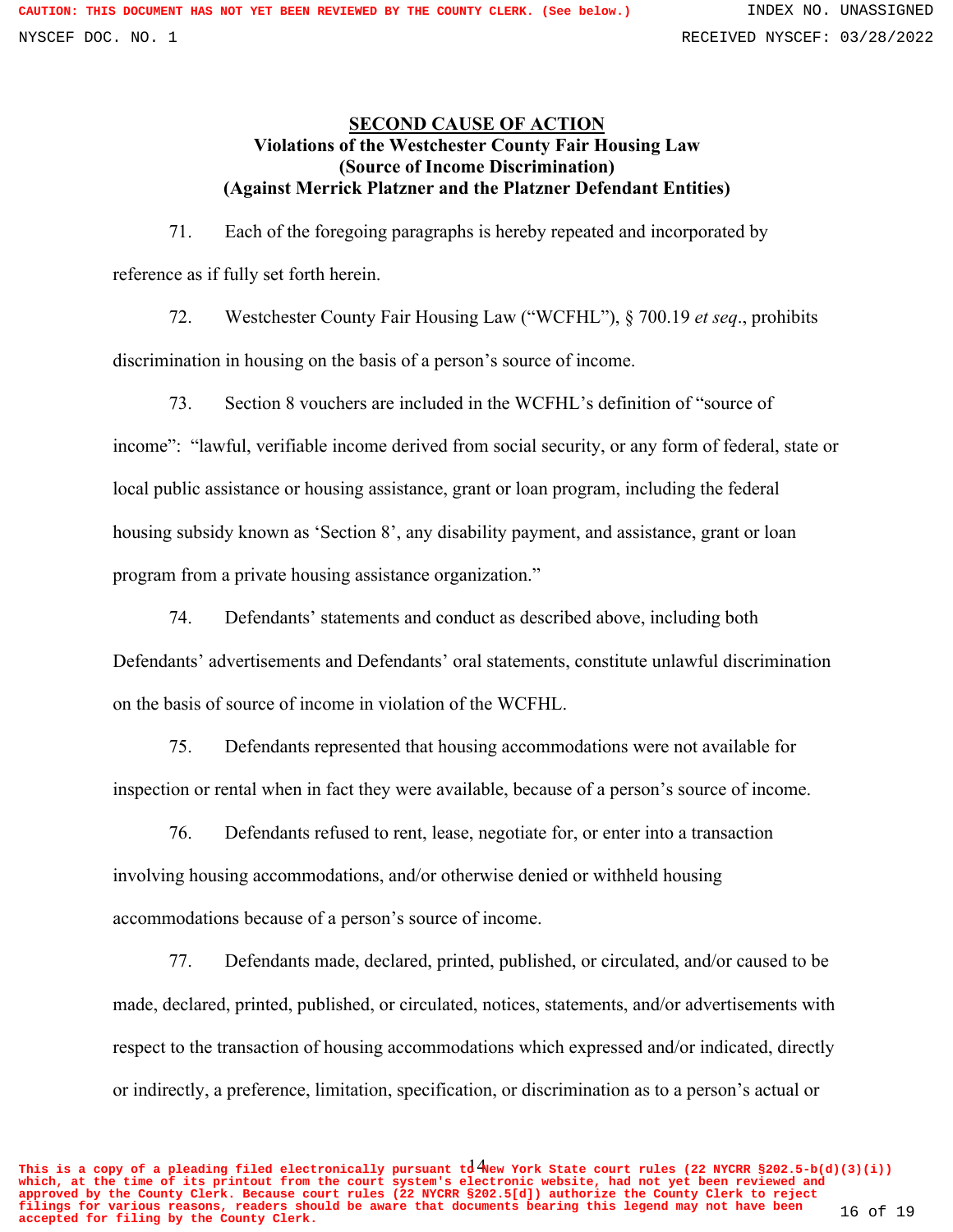perceived source of income, and/or any intent to make any such preference, limitation, specification, or discrimination on the basis of source of income.

78. Defendants discriminated in the terms, conditions, and/or privileges of a transaction involving housing because of a person's actual or perceived source of income.

79. Defendants have a policy or practice of discriminating against prospective tenants because of their lawful source of income.

80. As a direct and proximate result of Defendants' unlawful conduct, Plaintiff has sustained damages alleged herein.

81. Accordingly, under WCFHL § 700.33, Plaintiff is entitled to actual damages, punitive damages, injunctive relief, and reasonable attorneys' fees and costs.

WHEREFORE, Plaintiff respectfully requests that the Court grant the following relief:

A. Temporarily, preliminarily, and permanently enjoining Defendants from engaging in unlawful source of income discrimination and ensuring they undertake affirmative steps to address past discriminatory policies and practices;

B. Awarding compensatory damages in an amount to be determined at trial;

C. Awarding punitive damages pursuant to Executive Law § 297(9) and WCFHL §

700.33;

D. Awarding Plaintiff's attorneys' fees and costs pursuant to Executive

Law § 297(10) and WCFHL § 700.33; and

E. Awarding such other and further relief as this Court deems just, proper, and equitable.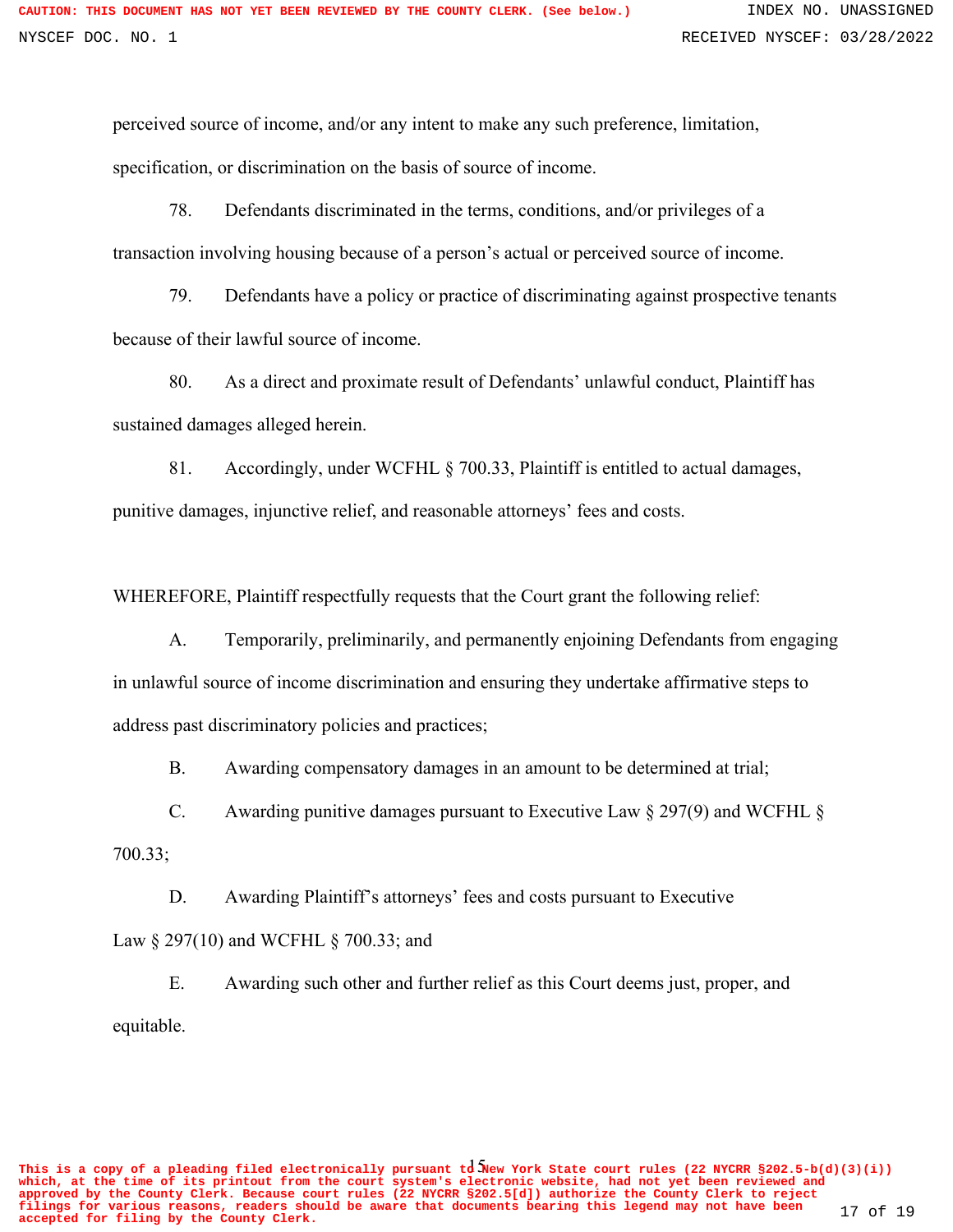DATED: New York, New York March 28, 2022

Respectfully submitted,

## CUTI HECKER WANG LLP

By: /s/ Mariann Meier Wang

Mariann Meier Wang Daniel Mullkoff 305 Broadway, Sixth Floor New York, New York 10007 (212) 620-2600 mwang@chwllp.com

*Attorneys for Plaintiff Westchester Residential Opportunities, Inc.*

This is a copy of a pleading filed electronically pursuant  ${\rm td}$  (New York State court rules (22 NYCRR §202.5-b(d)(3)(i)) **which, at the time of its printout from the court system's electronic website, had not yet been reviewed and** approved by the County Clerk. Because court rules (22 NYCRR §202.5[d]) authorize the County Clerk to reject<br>filings for various reasons, readers should be aware that documents bearing this legend may not have been 18 of 19